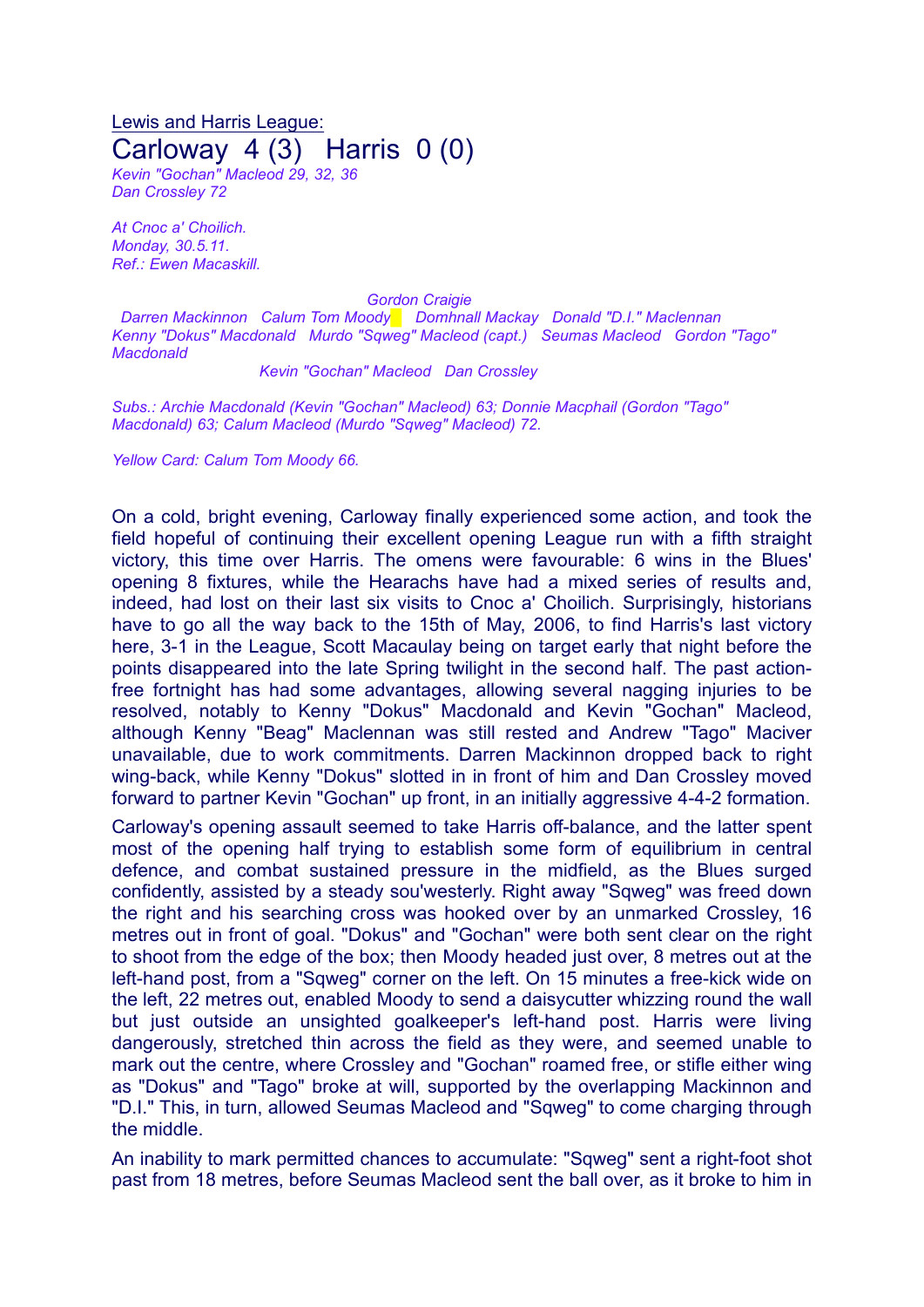front of goal, 18 metres out, after a cross from the left had been scrambled away. A screaming Crossley cross from the right just eluded "Tago" at the far post; then a Moody header from a "Tago" corner was blocked on the line before the keeper dropped on it gratefully. Suddenly, on 22 minutes, Harris had their first real chance: a golden break from the right side of the halfway line. The ball broke off Moody and Harris's young number 6, Callum Masson, who had "TROUBLE" stamped on his forehead, charged on to it in a flash and outpaced the defence towards Craigie. Unfortunately, on the edge of the box, he decided to cut inside, allowing the defence to retreat between him and the goal; he twisted and turned, but the opportunity was gone, and he ended up playing the ball back, and Craigie went back to his newspaper.

Seven minutes later Carloway finally got the anxiously-awaited breakthrough: a "Tago" corner on the left was met yet again at the far post by Moody, came back off the bar, hit a defender's shoulder, and was nodded home by the predatory "Gochan". Minutes later, Crossley was sent into the box, seemed to have been crowded out by Kyle Macleod, but managed to force the ball right for "Gochan" to slide it home from 10 metres. Next, Harris's no.6 did send the ball just over, wellplaced, before "Gochan's" lightning hat-trick was completed. A classic Frank de Boer ball from Darren Mackinnon, deep in his own half, flew nearly 40 metres centrally between Louie Macdonald and Macleod, and "Gochan" forced himself on to it, under pressure, and as the goalie came at him, managed to squirm to his side and send the ball into the bottom left-hand corner. The Carloway storm slackened after that, and a physical stalemate ensued, but on 42 minutes, the Hearachs almost suffered again, when magical control by "Dokus" on the right controlled a cross-pass to him but Crossley over-anticipated his cross slightly and could only reach back to flick the ball over from 8 metres.

Harris were more of a presence in the second half, dogged and committed, but still lacked a cutting edge, especially after a crunching tackle reduced Callum Masson's effectiveness, leaving James Maclean to plough a lone furrow in attack. Immediately, a deep "Dokus" cross spelt danger but was too much for "Tago's" attempted scissor-kick. Then a Seumas cross from the left set up a "Dokus" drive which was beaten away for a corner. A great chance came begging for the opposition on 51 minutes, when Maclean was sent clear on the right, then cut in, but as he fired from 16 metres out on the right, Craigie rushed out like Carl Lewis to block superbly with his left-foot.

Andy Morrison and Ali "Koch" Morrison were finally managing to establish a midfield presence, to shield their pressurised central defence, and this was assisted by the diminishing effectiveness of "Gochan" (was he injured?) and his eventual substitution, along with "Tago". Seumas and "Sqweg" were now forced wide, more to the left, and "Dokus's" influence faded. However, at the back, na Gormaich's backline remained dominant against a thin Harris forward presence, and continued to enforce a high back-line, which in turn repeatedly impelled the Blues forward and maintained a relentless pressure. Eventually it paid off in the 72 minutes when a break on the left allowed "D.I." to overlap and gain possession, double back, and send a high ball into the Harris 6 metre box; Archie Macdonald challenged for the high ball, which broke back off a Harris shoulder, and gave Crossley time to steady up and head home forcefully. As the clock ran down, the last real chance of the game came on 78 minutes when Calum Moody met a Donnie Macphail corner from the left but his header, 8 metres out, whistled over.